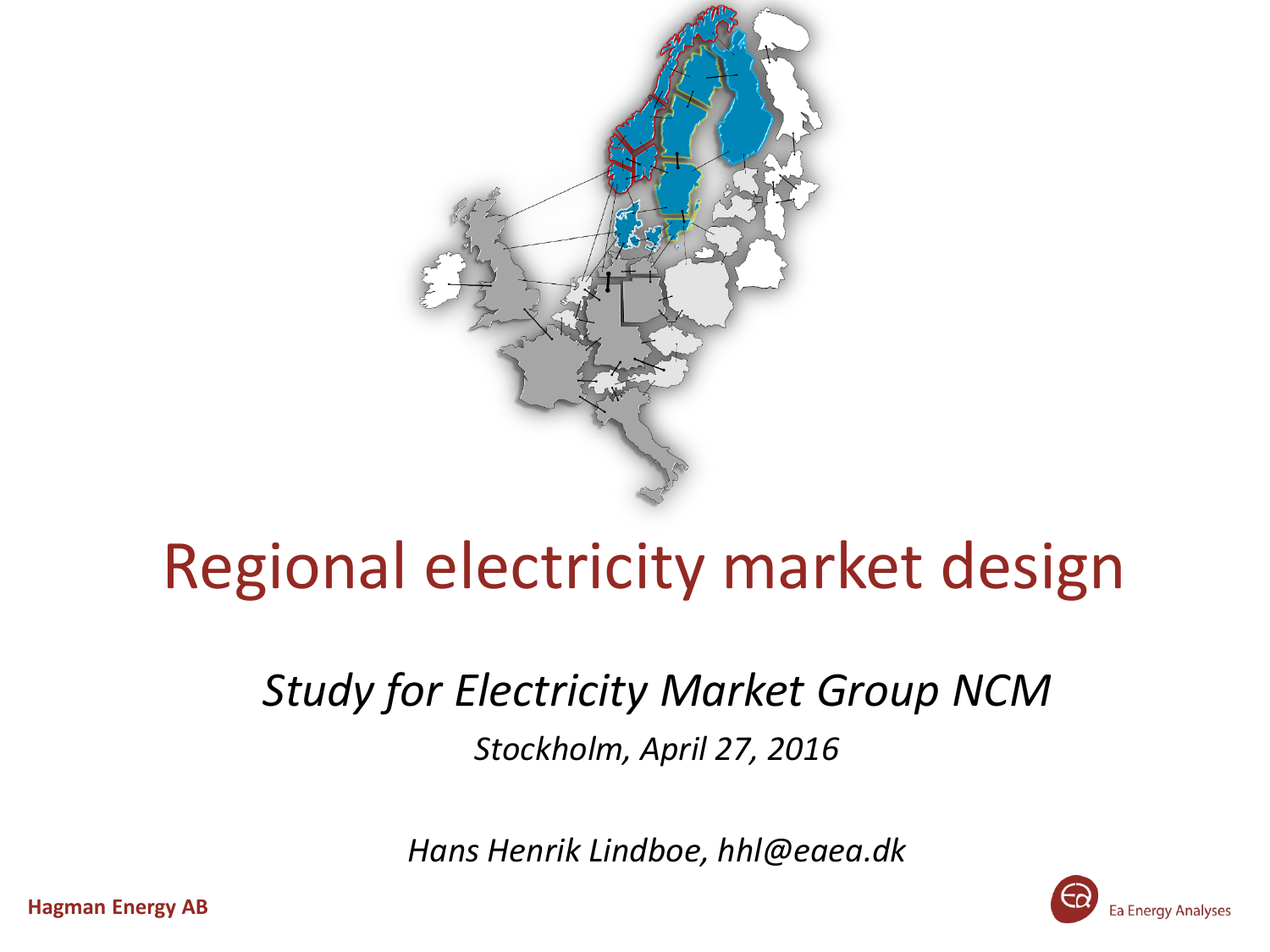# Objective & Scope

- To describe and analyse proposals on capacity remuneration mechanisms in selected countries including their impact on the Nordic electricity market
- To evaluate whether major incompatibility issues exist between relevant communications from the EU Commission and the current Nordic market model
- To evaluate if the Nordic market is in need for or suited for capacity mechanisms in order to secure the balance between supply and demand.

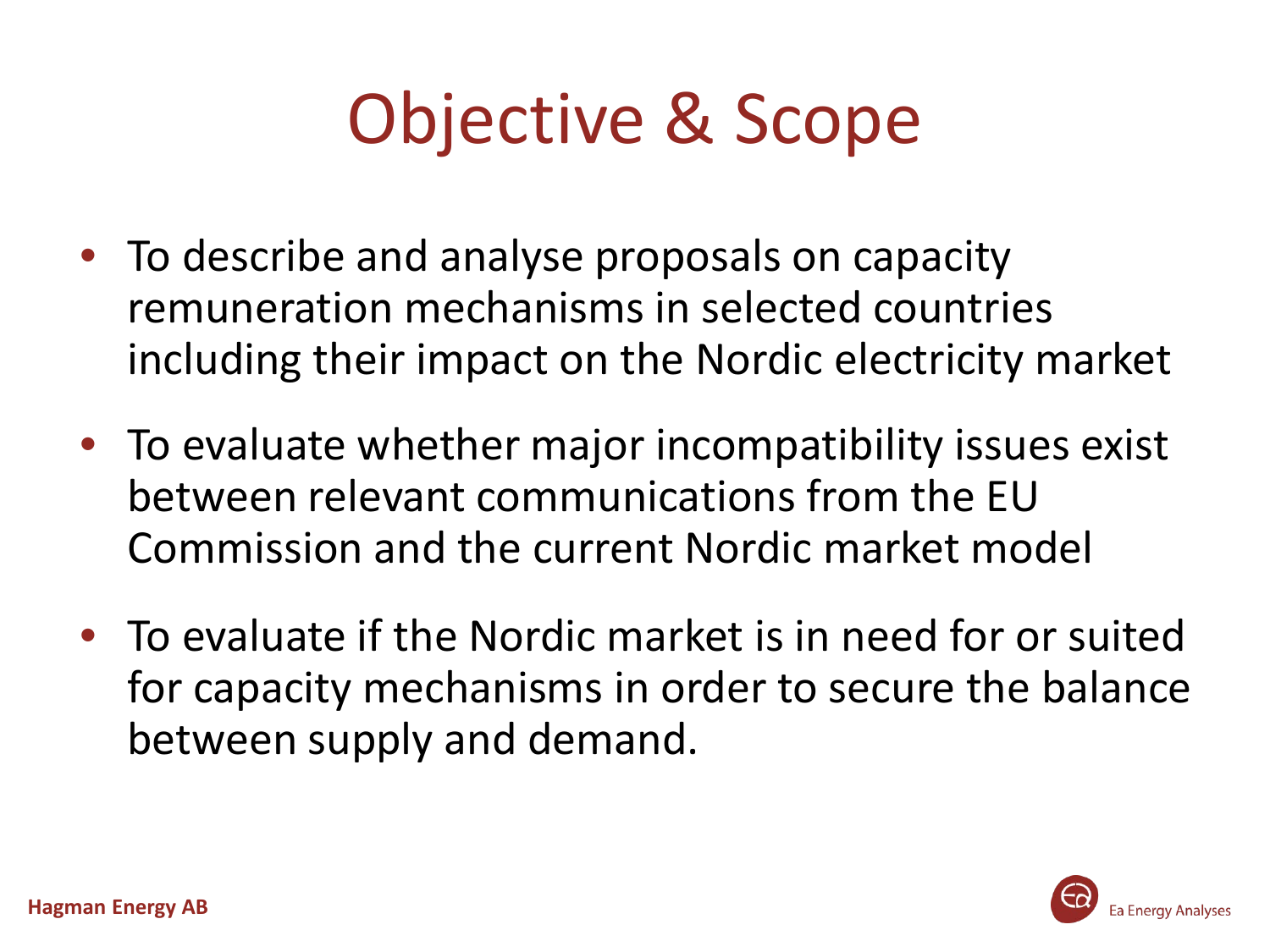



- Theory:
- Energy only electricity markets will deliver optimal adequacy if there are **no serious market failures..**
- Some serious challenges/failures:
	- Lack of **Demand Response**
	- Price ceilings affect the needed **scarcity pricing**.
	- Support for **fluctuating production**.
- **Regulative risk** if scarcity pricing becomes prevalent **Hagman Energy AB**

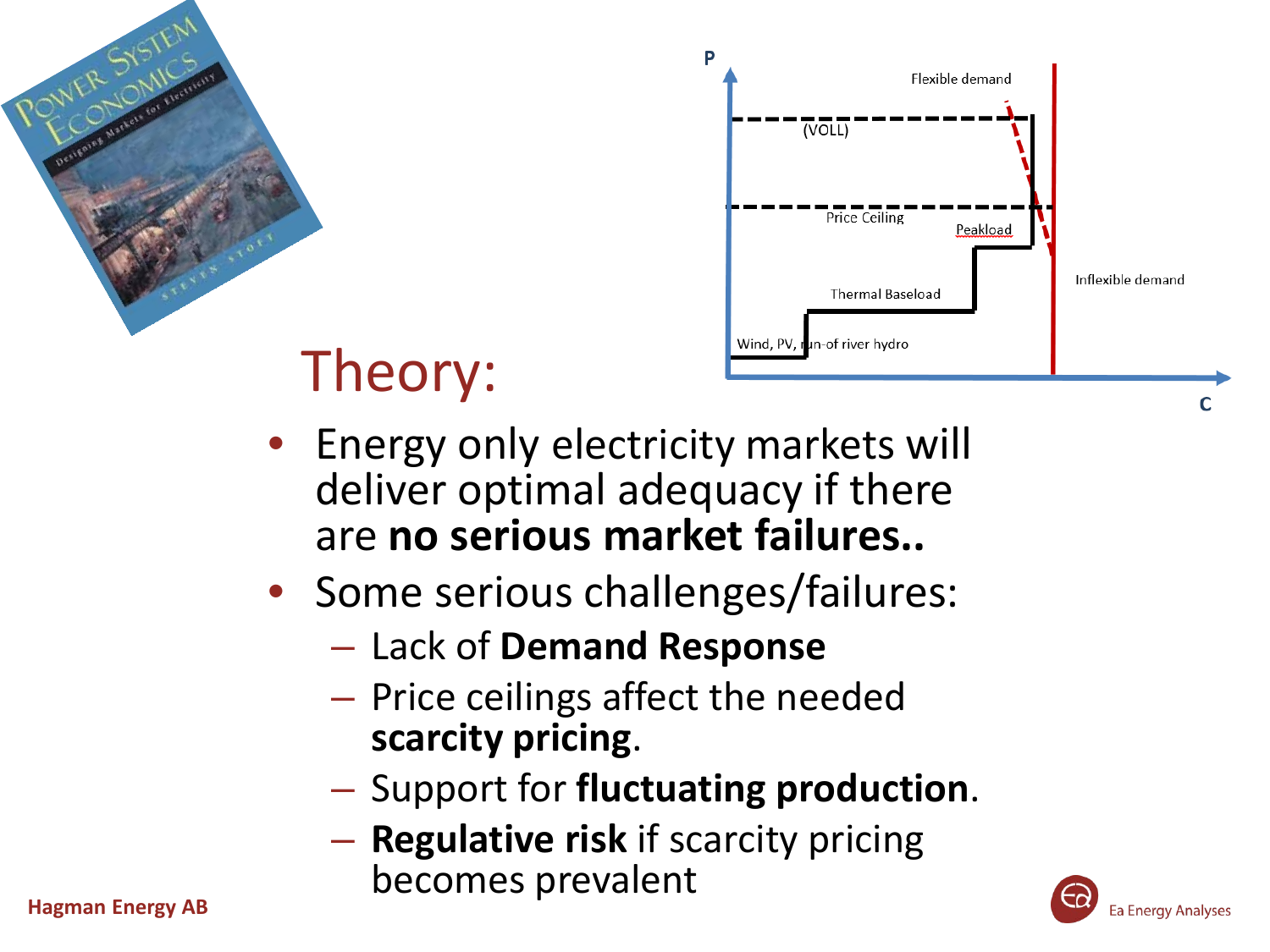# Interim Report of the Sector Inquiry on Capacity Mechanisms

Adopted by Commission 13th of april

- Tenders for new capacity and strategic reserves may be appropriate to address a transitional capacity problem. A tender allows new investment, while a strategic reserve is typically used to prevent existing plants from closing.
- Central buyer mechanisms and de-centralised obligation mechanisms could be appropriate options to address a longer-term and more general adequacy problem, depending on the level of competition in the underlying market.

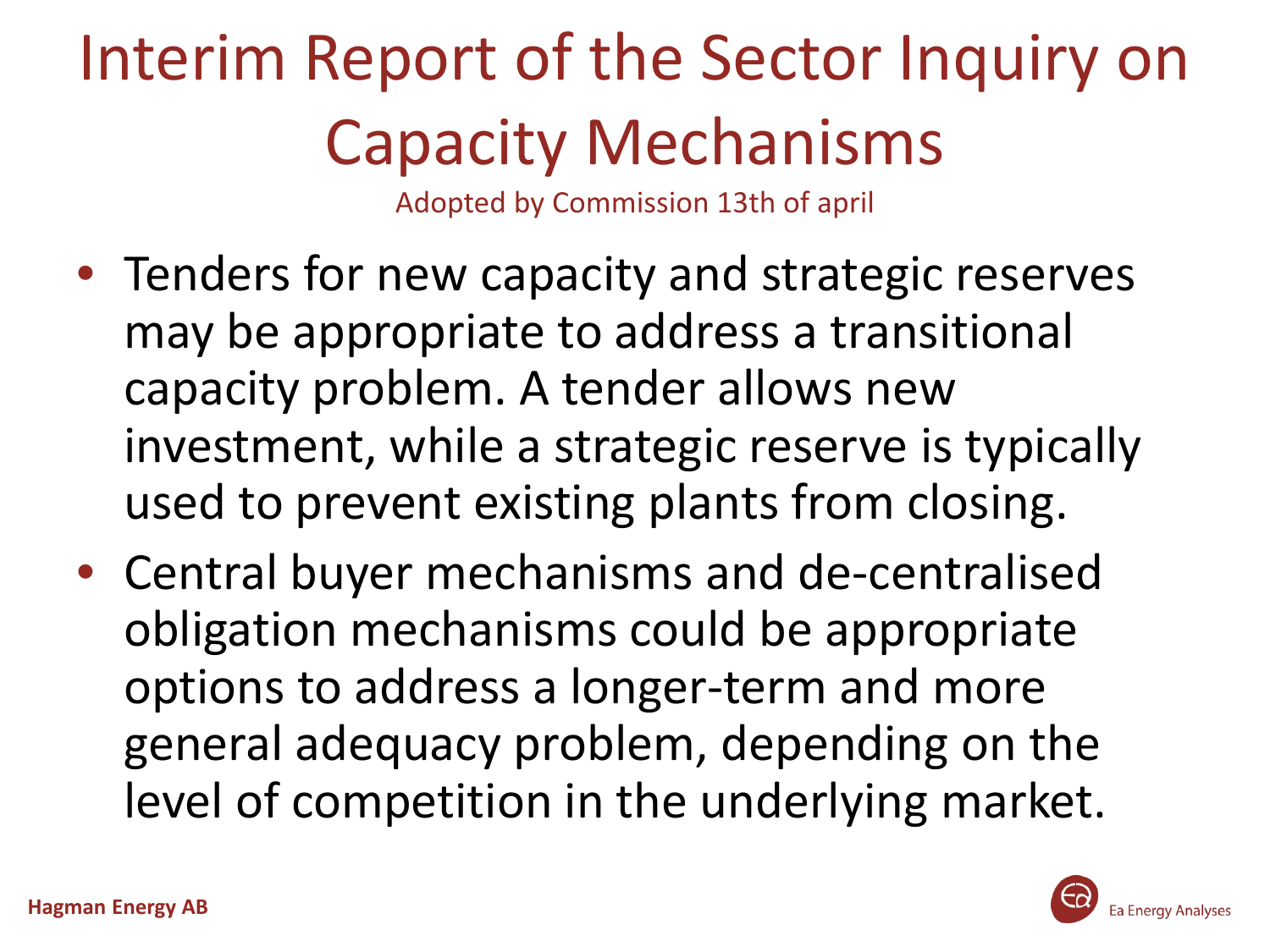# Capacity mechanisms in Europe



No CM (energy only market)

CM operational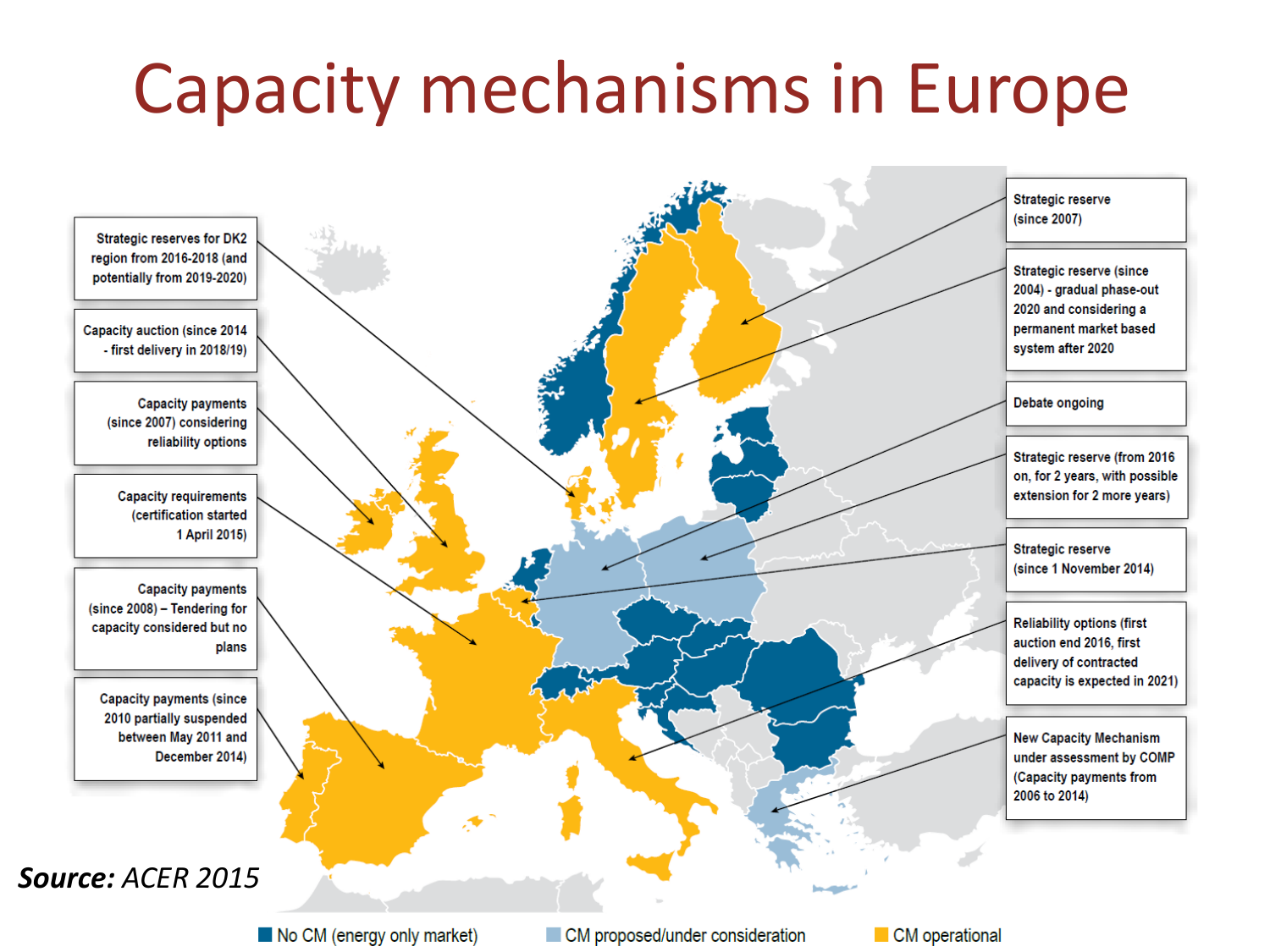### Mechanisms in selcted countries

|  | <b>Features</b>                             | <b>UK</b>       | <b>Germany</b>                                    | <b>France</b>   | <b>Italy</b>    |
|--|---------------------------------------------|-----------------|---------------------------------------------------|-----------------|-----------------|
|  | <b>Core features</b>                        |                 |                                                   |                 |                 |
|  | Targeted or market wide                     | Market-wide     | Targeted                                          | Market-wide     | Market-wide     |
|  | Volume or price based                       | Volume          | Volume                                            | Volume          | Volume          |
|  | Central or decentral                        | Central         | Central                                           | Decentral       | Central         |
|  | Reliability standard                        | $LolE = 3h/y$   | <b>None</b>                                       | $LolE = 3h/y$   | <b>None</b>     |
|  | Is it technology neutral                    | Yes             | No.                                               | <b>Yes</b>      | No.             |
|  | Physical/financial obligation               | Physical        | Physical                                          | Physical        | <b>Both</b>     |
|  | <b>Rules for activation</b>                 | TSO call        | <b>TSO call</b><br>Activated as<br>a last resort. | TSO call.       | Not relevant    |
|  |                                             |                 |                                                   |                 |                 |
|  | Expected price effect: Day-<br>ahead market | <b>Negative</b> | A small<br>increase                               | <b>Negative</b> | <b>Negative</b> |
|  |                                             |                 |                                                   |                 |                 |

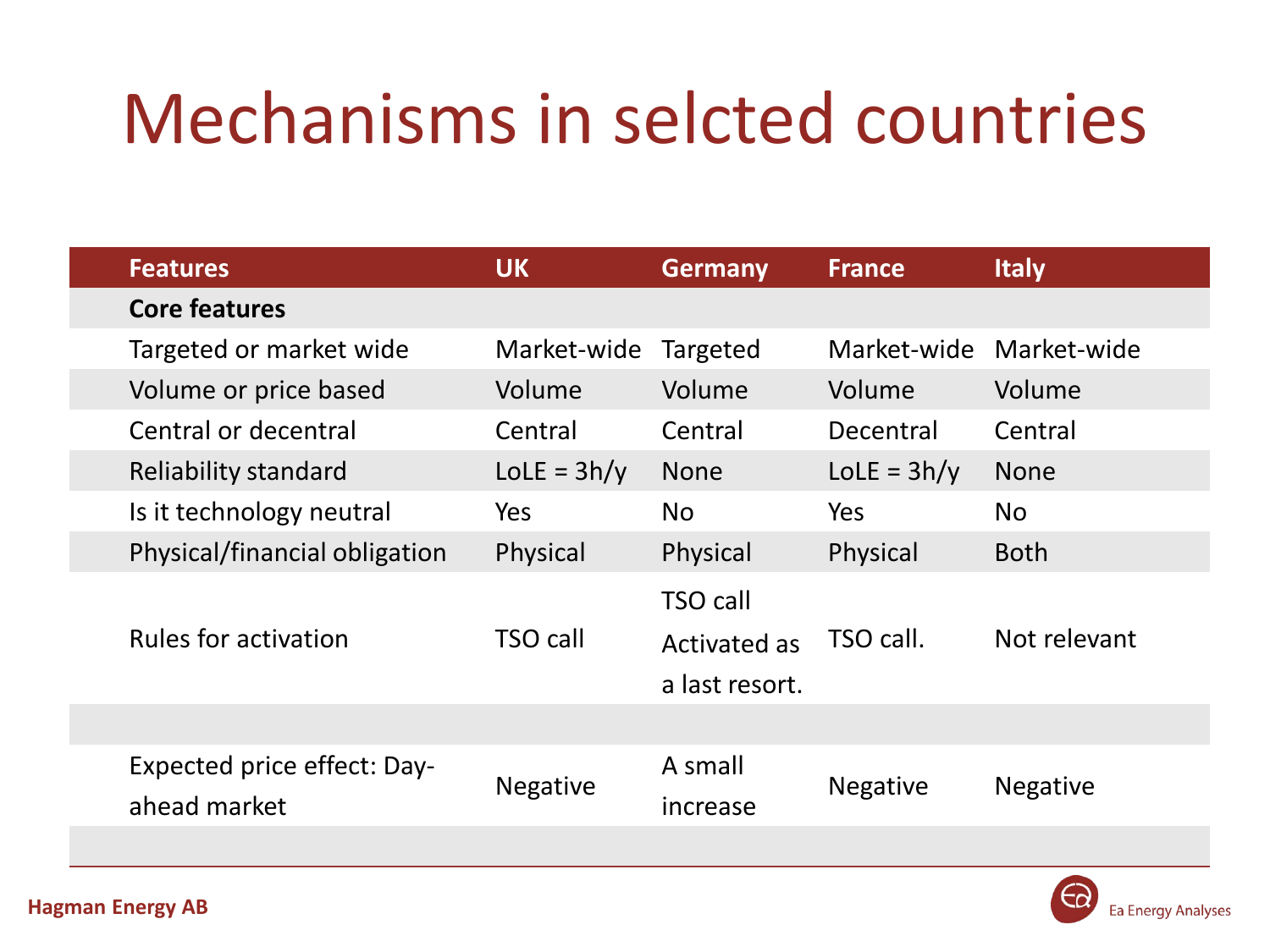### Modelled impact on capacities



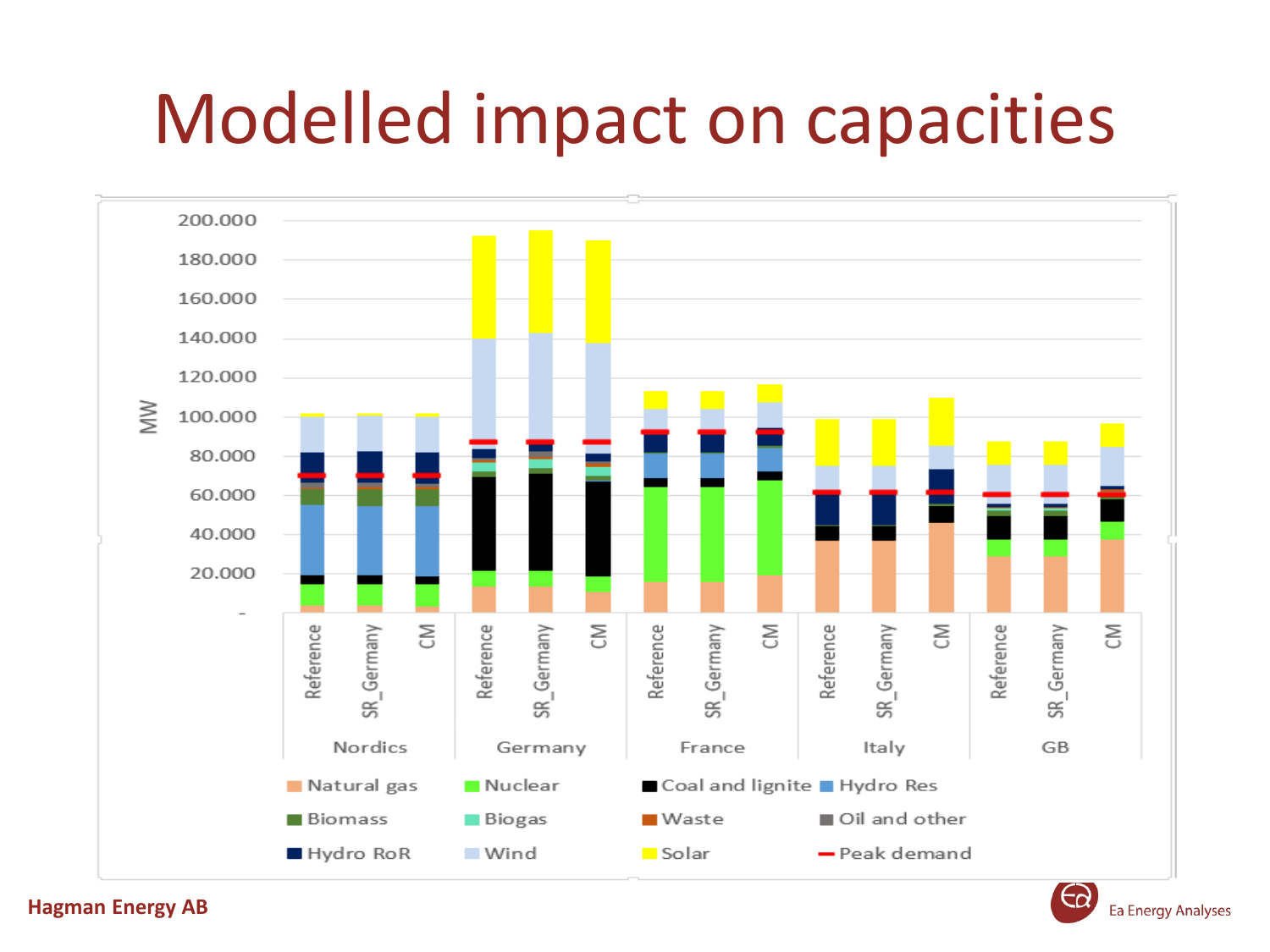# Nordic adequacy (1)

- Some black-outs in parts of the Nordic area during the last decades. Caused by faults in transmission facilities.
- Weeks 1-3 2016 were very cold in the Nordic area. New Nordic consumption record (70 159 MW) on 21 January hour 08-09.
- Highest spot price this winter was 214 EUR/MWh and occured in the hour with the new consumption record. Low spot prices compared to winter 2009/2010 when the highest spot prices were 1400 EUR/MWh
- The areas with the weakest power balances are Finland, South Sweden (SE3 and SE4) and Eastern Denmark (DK2).

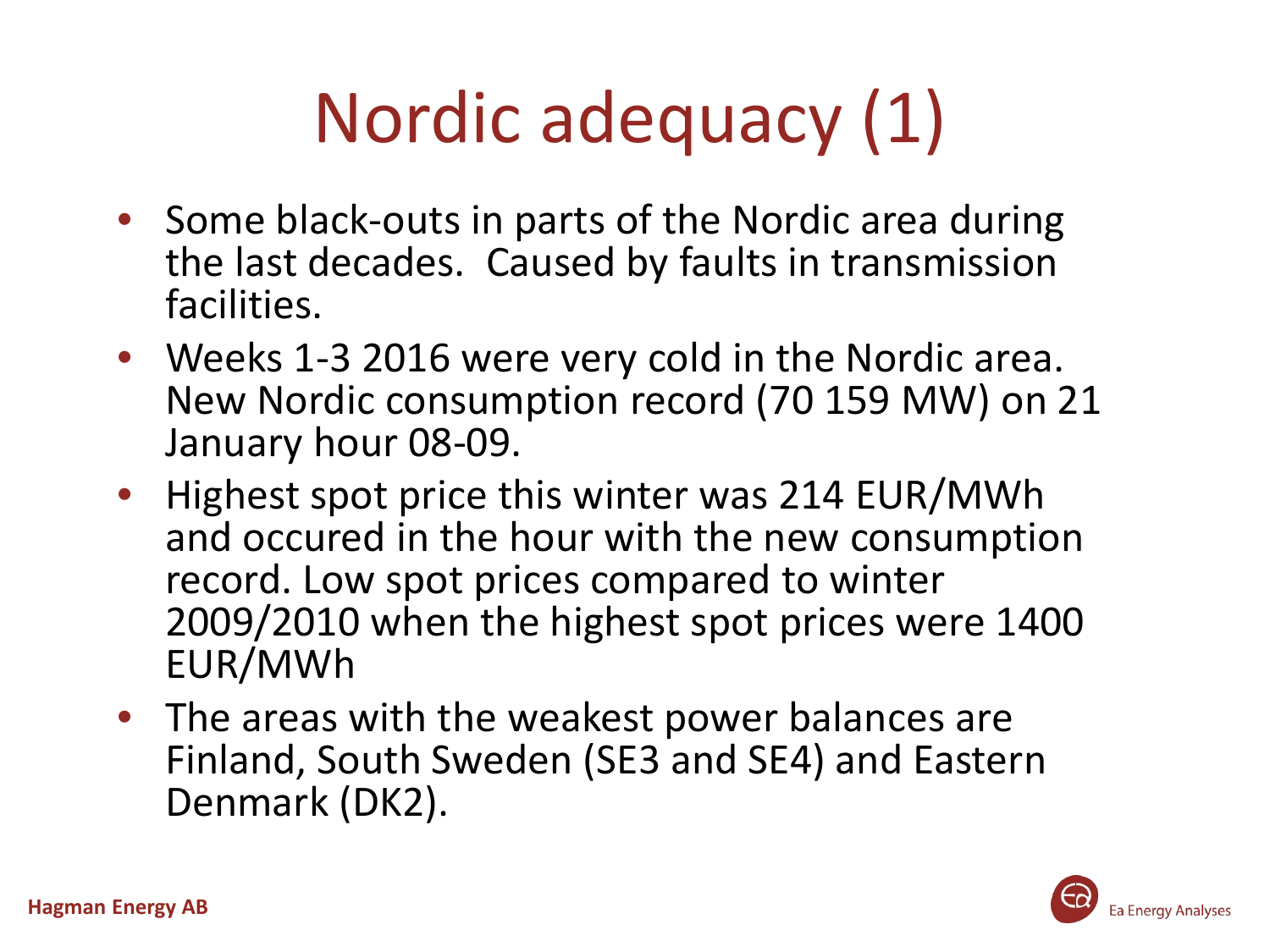# Nordic adequacy (2)

- Nordic TSOs forecast for 1-in-10 winter (2015-2016) is 71,250 MW and a balance deficit of 1000 MW. The deficit is expected to be supplied with imports.
- Conclusions based on recent modelling work (Thema 2015) shows little evidence of severe capacity adequacy challenges towards 2030.
- Communication from plant owners and studies expect significant decommissioning of existing thermal capacity. This is also seen in our BALMOREL modelling (8.000 MW).
- The question is if Adequacy studies fully include prospected plant closures including the closures of Swedish nuclear reactors when assessing import possibilities on a cold winter day.

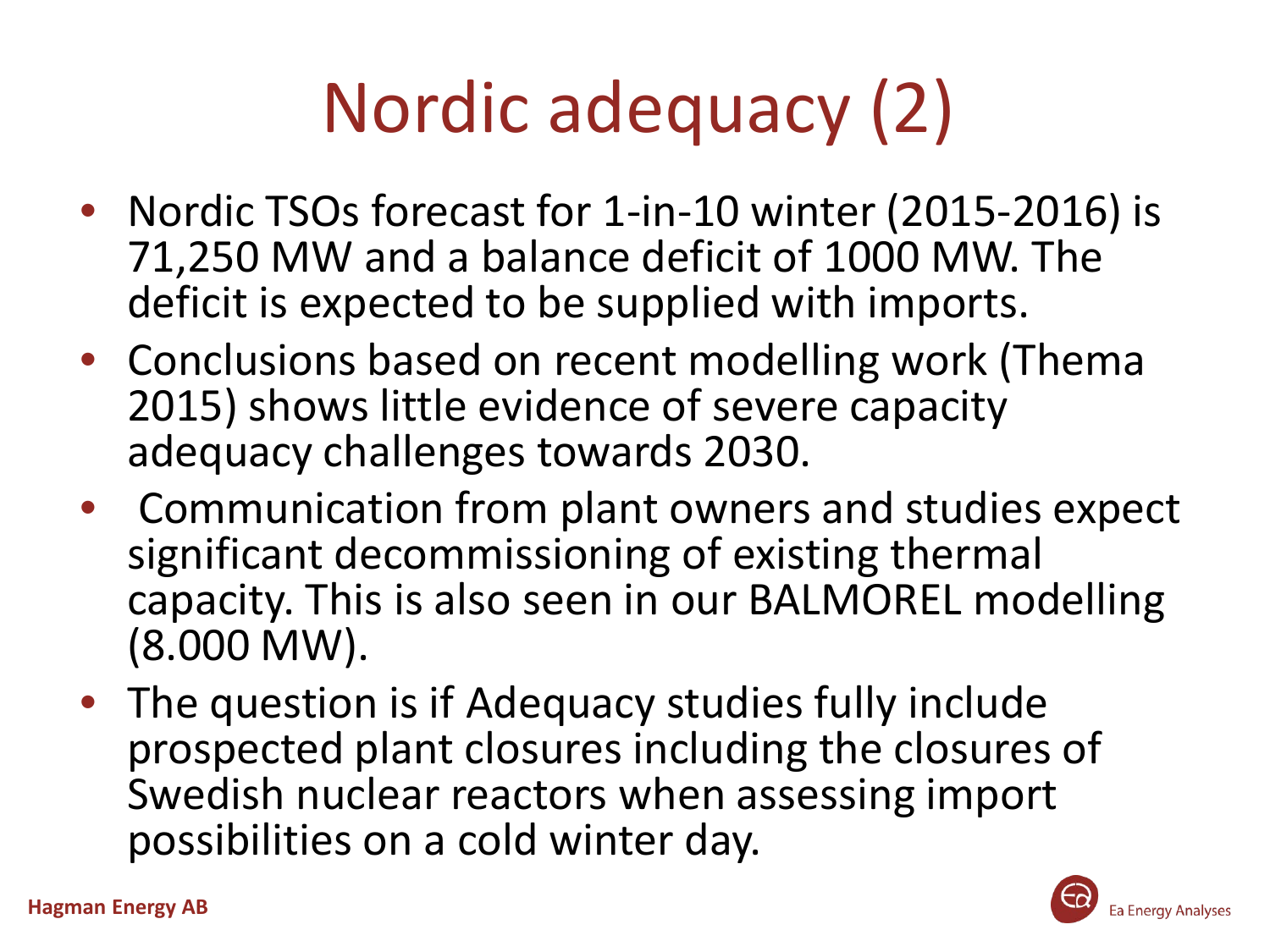### Nordic peak and residual peak 2013-2016



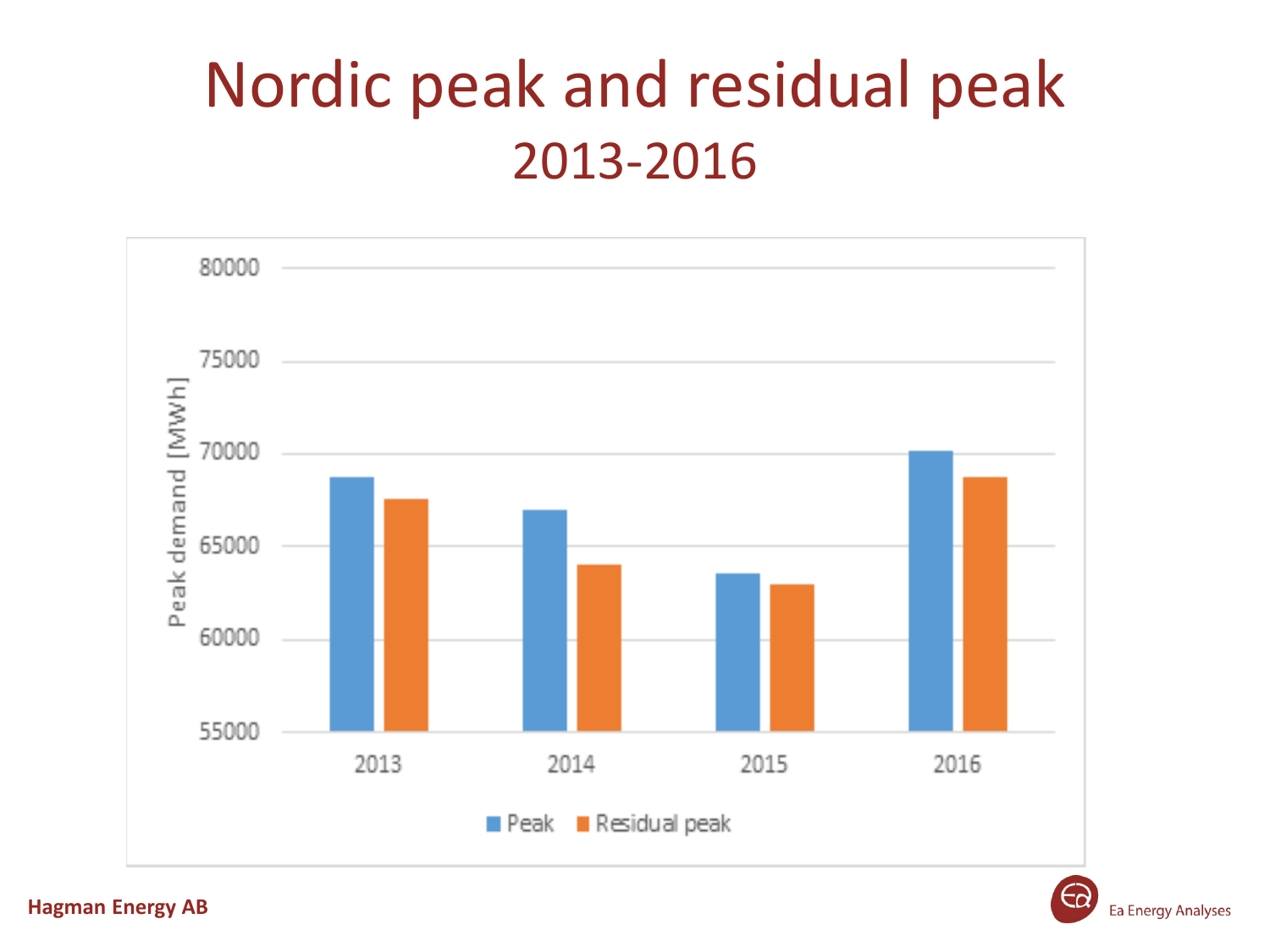# CM choice in Nordics Advantages (pro)

### **Strategic reserve**

- Solves the anticipated adequacy problem without distorting the price signal
- SR is a continuation and only a slight altering of the existing market model. This signals stability to the stakeholders.
- SR includes simple indicator of its necessity: If not used during several peak situations and if DR is present it can be terminated
- SR can be terminated without further changes in the market framework.

### **Market wide**

- Solves the anticipated adequacy problem
- Some stakeholders could consider it an advantage that the CM smoothens the price signal

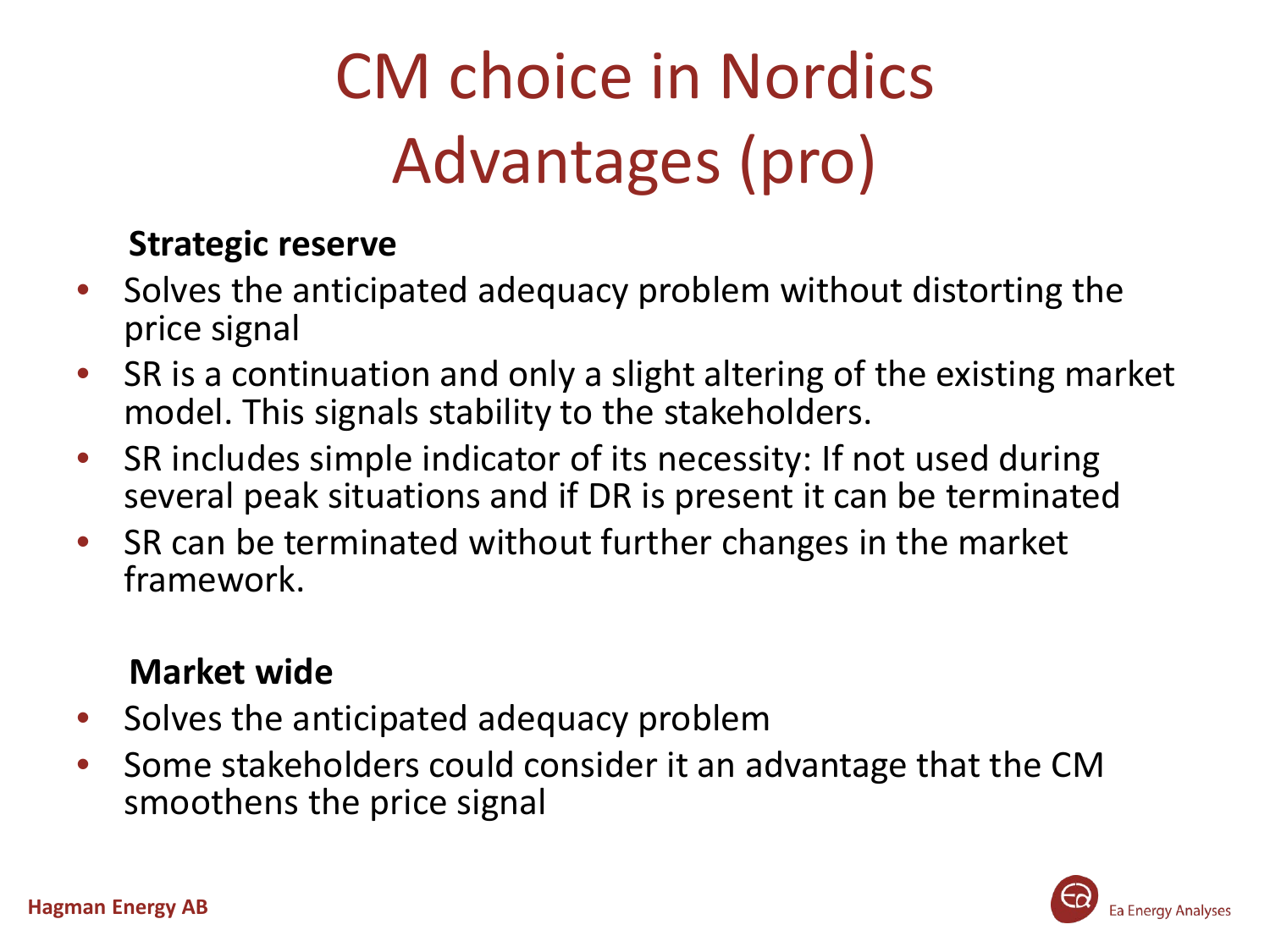## CM choice in Nordics Disadvantages (con)

### **Strategic reserve**

- It slightly increases the total cost of electricity if it proves not to be necessary.
- Participating plants could have been viable in the market anyway.

### **Market wide**

- Distorts the basic EOM price signal also in adjacent markets
- Increases regulation costs and regulation risks (risk of design changes).
- Not the most efficient way to integrate renewables.
- Demand for capacity centrally defined
- No clear indicator of its necessity once it has been implemented

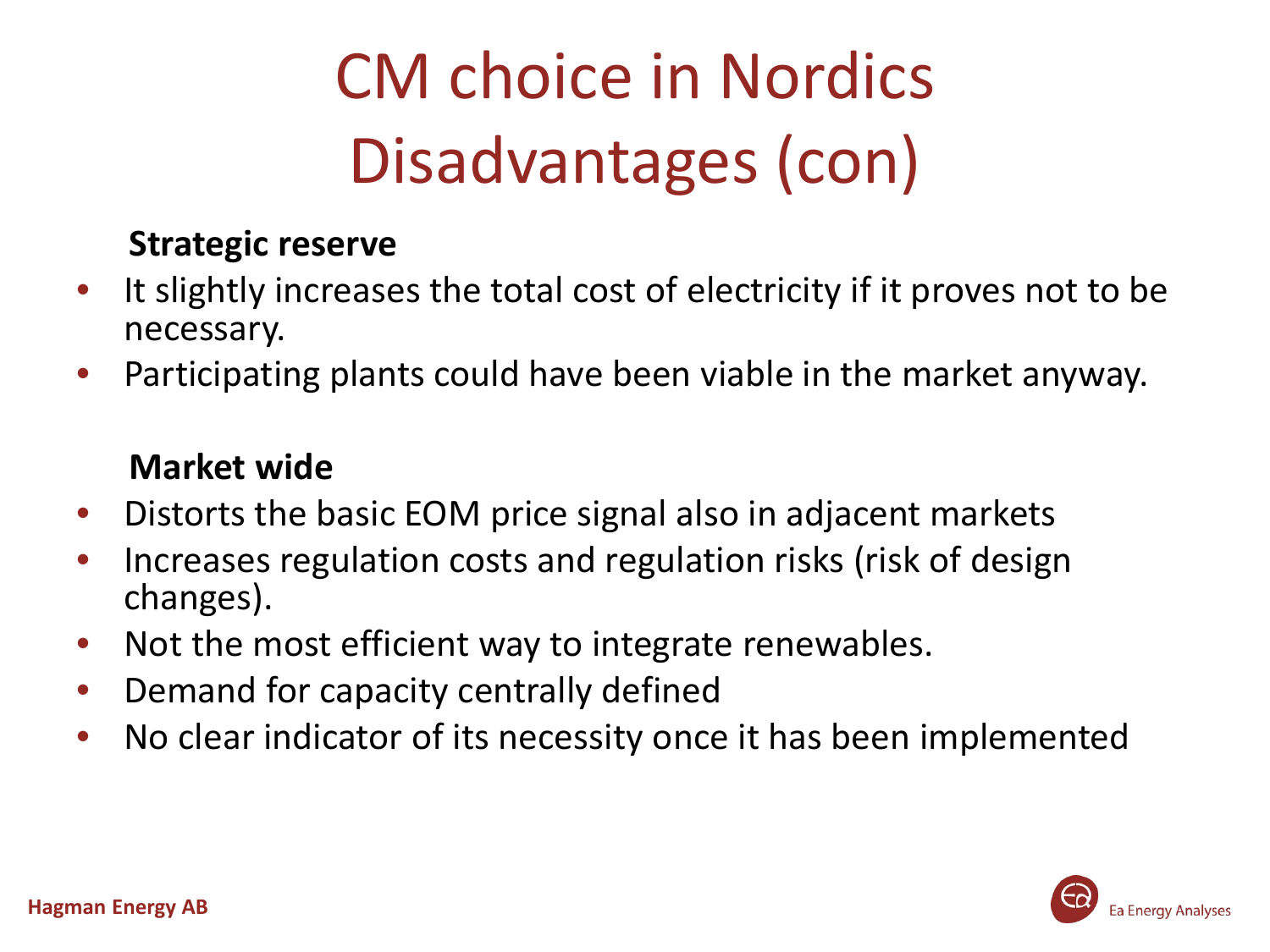### Recommendations

- The Nordic countries jointly communicate the benefits of a strategic reserve in comparison to other capacity mechanisms to the EU
- Analyse whether activation of the Strategic Reserves should follow the German reasoning (no activation in the day-ahead market and activation as a last resort after ID-trade).
- Continuously improve market efficiency and sharpening price signals as elaborated in Marketmodels 2.0 and several studies.
- Implement an ambitious strategy for increased realisation of flexibility in demand.
- Implement an analysis on a Nordic basis of the probability that sufficient imports are in fact available in peak load situations.
- Assess possibilities to establish common cross-border strategic reserve
- Promote that intelligent plans for load shedding is adopted among TSO´s and DSO´s. A vision is that the TSOs/DSO´s establish load- shedding plans based on voluntary agreements.